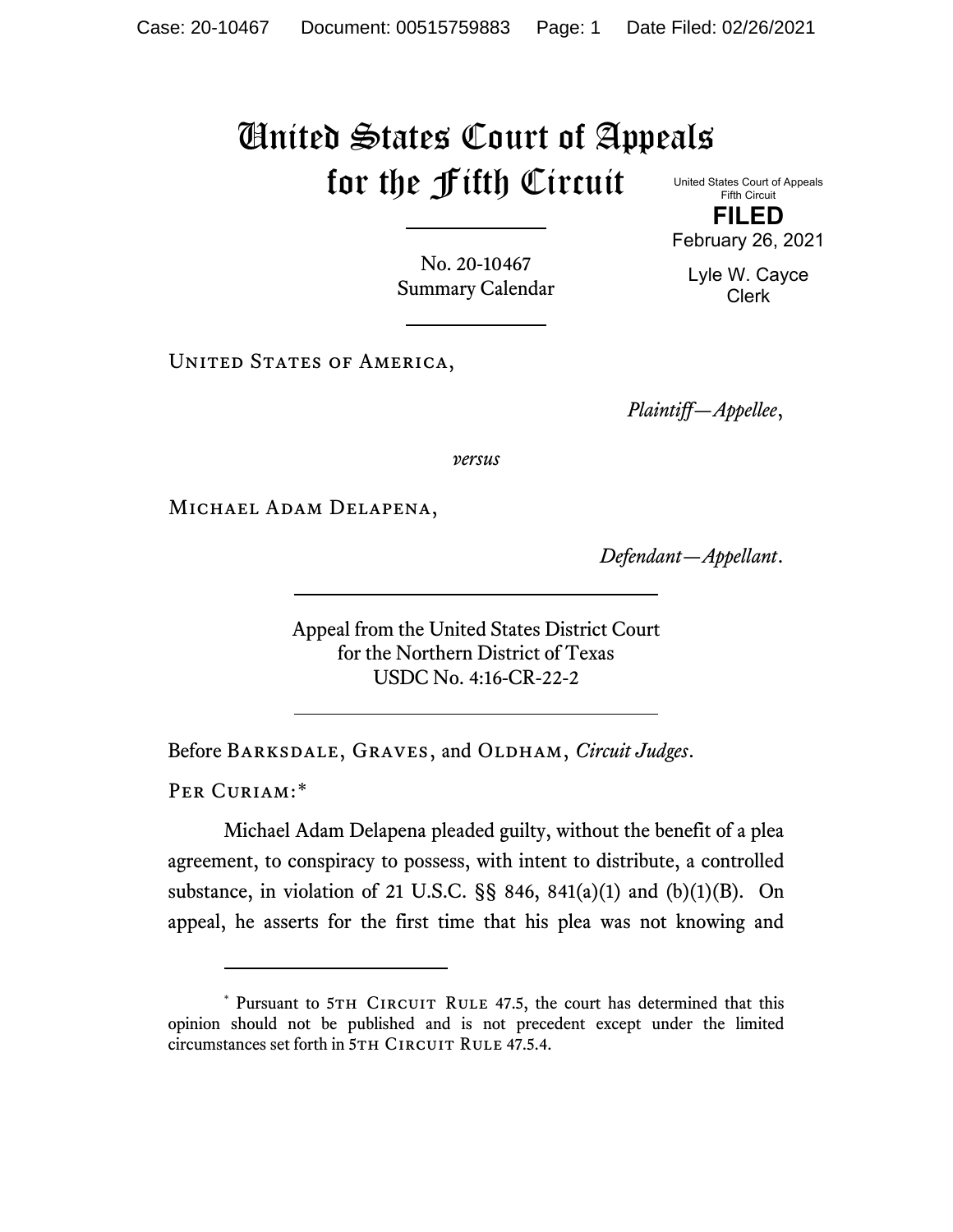## No. 20-10467

voluntary, because, *inter alia*, he was confused by the magistrate judge's use of a group-plea hearing. Along that line, he also claims his counsel provided ineffective assistance.

Because Delapena did not raise in district court his challenge to his plea, review is only for plain error. *E.g.*, *United States v. Broussard*, 669 F.3d 537, 546 (5th Cir. 2012). Under that standard, Delapena must show a forfeited plain error (clear or obvious error, rather than one subject to reasonable dispute) that affected his substantial rights. *Puckett v. United States*, 556 U.S. 129, 135 (2009). If he makes that showing, we have the discretion to correct the reversible plain error, but generally should do so only if it "seriously affect[s] the fairness, integrity or public reputation of judicial proceedings". *Id.*

Delapena has not shown the requisite clear or obvious error. *See id.* The record shows his guilty plea was a "voluntary, knowing, and intelligent act". *See United States v. Guerra*, 94 F.3d 989, 995 (5th Cir. 1996). The magistrate judge conducted an extensive plea colloquy during which Delapena expressed his desire to plead guilty, acknowledged he was not being forced to do so, and admitted to the acts alleged in the indictment and factual resume. Delapena did not object to the group-plea hearing and does not point to any specific violation of Federal Rule of Criminal Procedure 11 by the magistrate judge. *See United States v. Salazar-Olivares*, 179 F.3d 228, 229– 30 (5th Cir. 1999). Moreover, he has not demonstrated that, "but for the [alleged] error, he would not have entered the plea". *See United States v. Dominguez Benitez*, 542 U.S. 74, 83 (2004).

Regarding Delapena's claim that his plea was invalid due to ineffective assistance of counsel, such a claim ordinarily "cannot be resolved on direct appeal when the claim has not been raised before the district court since no opportunity existed to develop the record on the merits of the allegations". *United States v. Cantwell*, 470 F.3d 1087, 1091 (5th Cir. 2006) (internal quotation marks and citation omitted). (The requisite opportunity was not